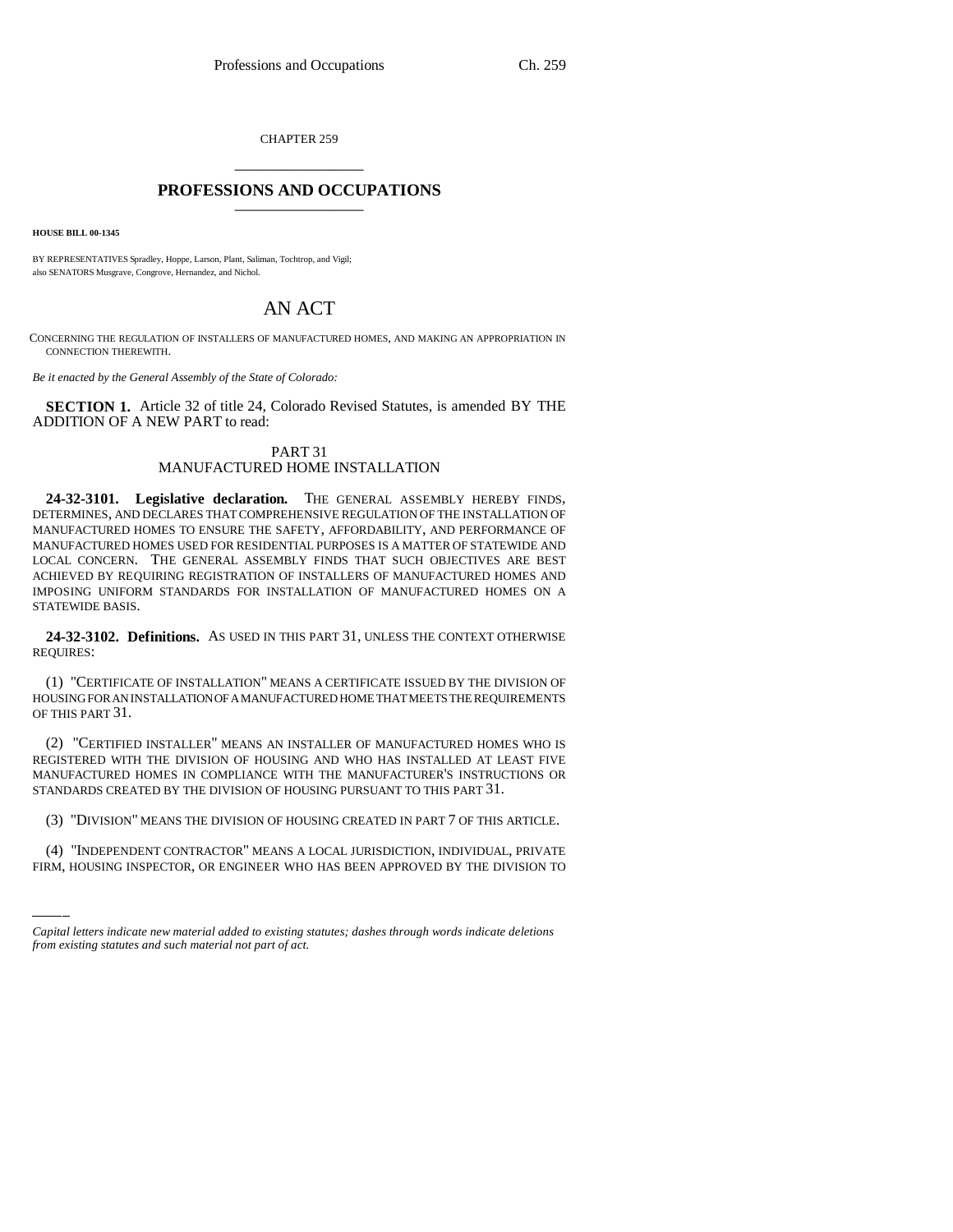PERFORM OR ENFORCE INSTALLATION INSPECTIONS.

(5) "INSTALLATION" MEANS THE PLACEMENT OF A MANUFACTURED HOME ON A PERMANENT OR TEMPORARY FOUNDATION SYSTEM. SUCH TERM INCLUDES, WITHOUT LIMITATION, SUPPORTING, BLOCKING, LEVELING, SECURING, OR ANCHORING SUCH HOME AND CONNECTING MULTIPLE OR EXPANDABLE SECTIONS OF SUCH HOME.

(6) "INSTALLER" MEANS ANY PERSON WHO PERFORMS THE INSTALLATION OF A MANUFACTURED HOME.

(7) "MANUFACTURED HOME" SHALL HAVE THE SAME MEANING AS SET FORTH IN SECTION 42-1-102 (106) (b), C.R.S.

(8) "MANUFACTURER" MEANS ANY PERSON WHO CONSTRUCTS OR ASSEMBLES A MANUFACTURED HOME IN A FACTORY.

(9) "OWNER" MEANS THE OWNER OF A MANUFACTURED HOME.

(10) "REGISTERED INSTALLER" MEANS AN INSTALLER WHO HAS REGISTERED WITH THE DIVISION, BUT WHO HAS NOT YET INSTALLED FIVE MANUFACTURED HOMES THAT HAVE BEEN INSPECTED BY THE DIVISION FOR COMPLIANCE WITH THE MANUFACTURER'S INSTRUCTIONS OR STANDARDS CREATED BY THE DIVISION PURSUANT TO THIS PART 31.

**24-32-3103. Installers of manufactured homes - registration.** (1) (a) ANY INSTALLER IN THIS STATE SHALL FIRST REGISTER WITH THE DIVISION. THE REGISTERED INSTALLER SHALL BE RESPONSIBLE FOR SUPERVISING ALL EMPLOYEES AND FOR THE PROPER AND COMPETENT PERFORMANCE OF ALL EMPLOYEES WORKING UNDER HIS OR HER SUPERVISION.

(b) PERSONS WHO SHALL NOT BE REQUIRED TO REGISTER AS AN INSTALLER WITH THE DIVISION ARE:

(I) PERSONS EMPLOYED BY A REGISTERED OR CERTIFIED INSTALLER, AS WELL AS PERSONS EMPLOYED BY A LEGAL OR COMMERCIAL ENTITY EMPLOYING A REGISTERED OR CERTIFIED INSTALLER, WHEN PERFORMING INSTALLATION FUNCTIONS UNDER THE DIRECT ON-SITE SUPERVISION OF SUCH REGISTERED OR CERTIFIED INSTALLER;

(II) A PERSON WHO INSTALLS ONE MANUFACTURED HOME IN A TWELVE-MONTH PERIOD ON REAL PROPERTY OWNED BY SUCH PERSON.

(c) A HOMEOWNER WHO INSTALLS THE OWNER'S OWN MANUFACTURED HOME IS NOT REQUIRED TO REGISTER AS AN INSTALLER WITH THE DIVISION BUT SHALL COMPLY WITH ALL PROVISIONS OF THIS PART 31 OTHER THAN REGISTRATION PROVISIONS.

(2) EACH REGISTERED INSTALLER SHALL FILE WITH THE DIVISION A LETTER OF CREDIT, CERTIFICATE OF DEPOSIT ISSUED BY A LICENSED FINANCIAL INSTITUTION, OR SURETY BOND ISSUED BY AN AUTHORIZED INSURER IN THE AMOUNT OF TEN THOUSAND DOLLARS FOR THE PERFORMANCE OF AN INSTALLATION PURSUANT TO THE MANUFACTURER'S INSTRUCTIONS OR STANDARDS PROMULGATED BY THE DIVISION. THE LETTER OF CREDIT, CERTIFICATE OF DEPOSIT, OR SURETY BOND SHALL BE FILED WITH THE DIVISION AT THE SAME TIME THE INITIAL APPLICATION FOR REGISTRATION IS FILED.

(3) AN APPLICATION FOR REGISTRATION OR CERTIFICATION AS A MANUFACTURED HOME INSTALLER, WHETHER INITIAL OR RENEWAL, SHALL BE SUBMITTED ON A FORM PROVIDED BY THE DIVISION AND SHALL BE NOTARIZED AND VERIFIED BY A DECLARATION SIGNED UNDER PENALTY OF PERJURY BY THE APPLICANT. THE APPLICATION SHALL CONTAIN, IN ADDITION TO ANY OTHER INFORMATION THE DIVISION MAY REASONABLY REQUIRE, THE NAME,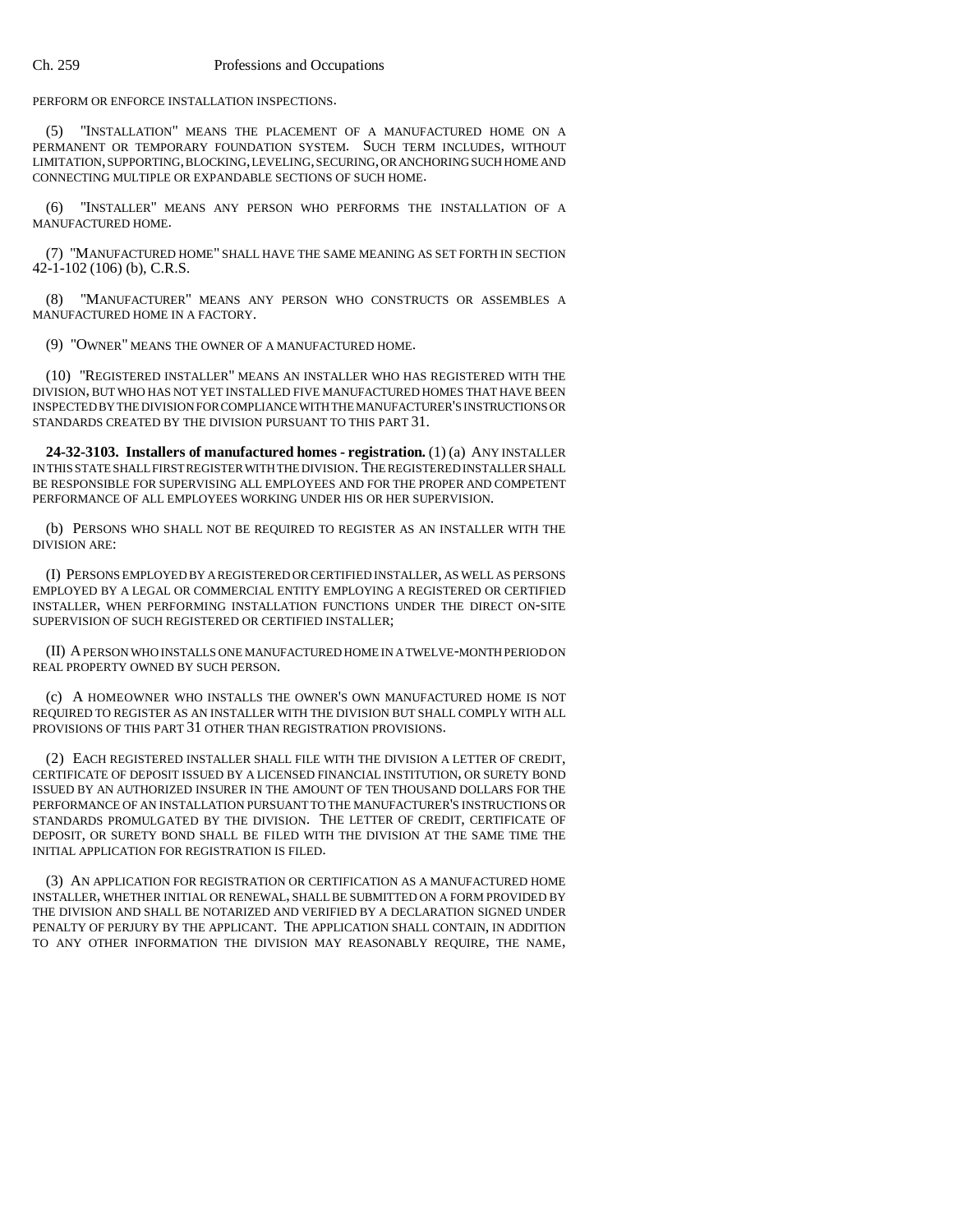ADDRESS, AND TELEPHONE NUMBER OF THE APPLICANT. THE DIVISION SHALL MAKE THE APPLICATION AND DECLARATION AVAILABLE FOR PUBLIC INSPECTION.

(4) IN ORDER TO BE REGISTERED INITIALLY AS A MANUFACTURED HOME INSTALLER, AN APPLICANT SHALL:

(a) BE AT LEAST EIGHTEEN YEARS OF AGE;

(b) FURNISH WRITTEN EVIDENCE OF SIX MONTHS OF INSTALLATION EXPERIENCE UNDER DIRECT SUPERVISION OF A REGISTERED OR CERTIFIED INSTALLER OR EQUIVALENT TRAINING OR EXPERIENCE AS DETERMINED BY THE DIVISION; AND

(c) CARRY AND PROVIDE PROOF OF LIABILITY INSURANCE IN AN AMOUNT SET BY THE DIVISION BUT NOT LESS THAN ONE HUNDRED THOUSAND DOLLARS.

(5) A REGISTRATION ISSUED PURSUANT TO THIS SECTION SHALL BE VALID FOR THREE YEARS FROM THE DATE OF ISSUANCE AND SHALL NOT BE TRANSFERRED NOR ASSIGNED TO ANOTHER PERSON. IF ANY OF THE APPLICATION INFORMATION FOR THE REGISTERED INSTALLER CHANGES AFTER THE ISSUANCE OF A REGISTRATION, THE REGISTERED INSTALLER SHALL NOTIFY THE DIVISION IN WRITING WITHIN THIRTY DAYS FROM THE DATE OF THE CHANGE. THE DIVISION MAY SUSPEND, REVOKE, OR DENY RENEWAL OF A REGISTRATION IF THE REGISTERED INSTALLER FAILS TO NOTIFY THE DIVISION OF ANY CHANGE IN THE APPLICATION.

(6) ANY REGISTERED INSTALLER SEEKING TO RENEW REGISTRATION SHALL, AT THE TIME OF APPLYING FOR RENEWAL, PROVIDE PROOF OF LIABILITY INSURANCE AND LETTER OF CREDIT, CERTIFICATE OF DEPOSIT, OR SURETY BOND IN COMPLIANCE WITH SUBSECTIONS (2) AND (4) OF THIS SECTION.

(7) THE DIVISION SHALL ESTABLISH A REGISTRATION FEE OF NOT MORE THAN TWO HUNDRED FIFTY DOLLARS PER REGISTRATION OR RENEWAL OF A REGISTRATION. THE FEE SHALL BE ASSESSED TO PAY FOR THE DIRECT COSTS ASSOCIATED WITH ADMINISTRATION OF THIS PART 31 AND SHALL BE NO GREATER THAN THE DIRECT COSTS.

(8) (a) ANY REGISTERED INSTALLER WHO HAS PERFORMED FIVE INSTALLATIONS THAT HAVE PASSED INSPECTION BY THE DIVISION SHALL APPLY TO THE DIVISION FOR CERTIFICATION. THE DIVISION SHALL ISSUE CERTIFICATION TO QUALIFIED REGISTERED INSTALLERS. THE DIVISION SHALL NOT CHARGE A FEE FOR CERTIFICATION OF INSTALLERS.

(b) INSTALLATIONS PERFORMED BY CERTIFIED INSTALLERS SHALL ONLY BE INSPECTED BY THE DIVISION OR AN INDEPENDENT CONTRACTOR UPON THE WRITTEN REQUEST OF THE OWNER. INSTALLER, MANUFACTURER, OR RETAILER. THE OWNER, INSTALLER, OWNER, INSTALLER, MANUFACTURER, OR RETAILER, MANUFACTURER, OR RETAILER SHALL HAVE THE RIGHT TO BE PRESENT AT ANY INSPECTION.

**24-32-3104. Compliance with manufacturer's installation instructions.** ANY INSTALLATION OF A MANUFACTURED HOME IN THIS STATE SHALL BE PERFORMED IN STRICT ACCORDANCE WITH THE APPLICABLE MANUFACTURER'S INSTALLATION INSTRUCTIONS. WHERE THE MANUFACTURER'S INSTRUCTIONS ARE NOT APPLICABLE, INSTALLATION SHALL BE IN ACCORDANCE WITH STANDARDS PROMULGATED BY THE DIVISION. A COPY OF THE MANUFACTURER'S INSTRUCTIONS OR THE STANDARDS PROMULGATED BY THE DIVISION SHALL BE AVAILABLE AT THE TIME OF INSTALLATION AND INSPECTION.

**24-32-3105. Installation of manufactured homes - certificates - inspections - rules.** (1) PRIOR TO BEGINNING THE INSTALLATION OF A MANUFACTURED HOME, THE OWNER OR REGISTERED INSTALLER OF A MANUFACTURED HOME SHALL MAKE AN APPLICATION FOR AN INSTALLER'S CERTIFICATE FROM THE DIVISION.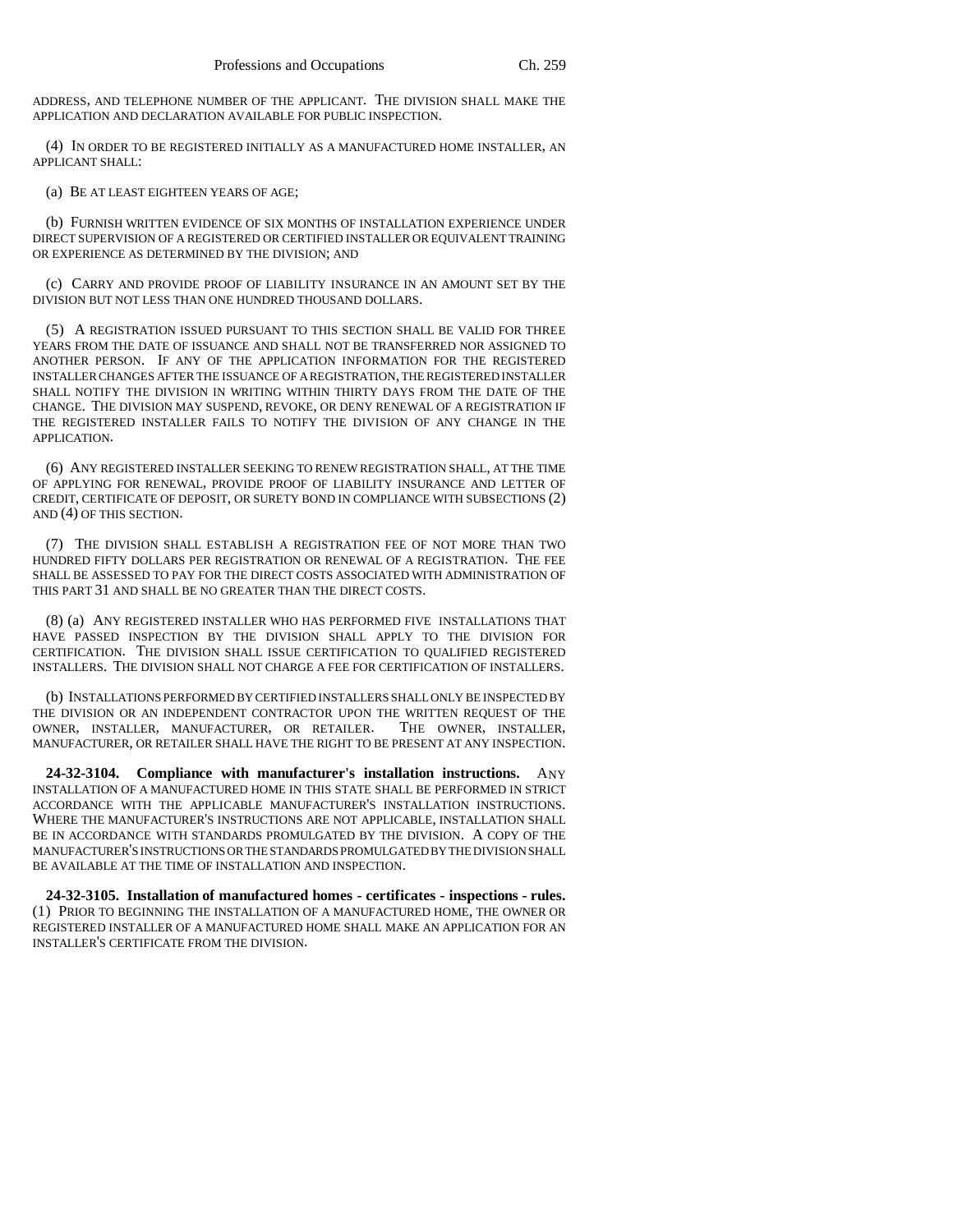### Ch. 259 Professions and Occupations

(2) THE DIVISION MAY CERTIFY ANY INSTALLER WHO PROVIDES EVIDENCE OF FIVE OR MORE INSTALLATIONS OF MANUFACTURED HOMES PERFORMED BY SUCH INSTALLER FOR WHICH CERTIFICATES HAVE PREVIOUSLY BEEN ISSUED PURSUANT TO THIS SECTION WHEN, IN THE JUDGMENT OF THE DIVISION, SUCH INSTALLER HAS DEMONSTRATED THE ABILITY TO SUCCESSFULLY COMPLETE INSTALLATIONS OF MANUFACTURED HOMES IN ACCORDANCE WITH THE REQUIREMENTS THIS PART 31. ANY INSTALLER SO CERTIFIED BY THE DIVISION MAY, AT THE TIME OF OBTAINING AN INSTALLATION CERTIFICATE REQUIRED BY SUBSECTION (1) OF THIS SECTION, OBTAIN A STANDARD FORM OF CERTIFICATE OF INSTALLATION TO BE COMPLETED BY THE CERTIFIED INSTALLER UPON COMPLETION OF THE INSTALLATION OF THE MANUFACTURED HOME IN ACCORDANCE WITH THE REQUIREMENTS OF THIS PART 31. THE CERTIFIED INSTALLER SHALL, UPON ATTACHMENT OF THE CERTIFICATE OF INSTALLATION TO THE MANUFACTURED HOME, TRANSMIT A REPORT OF SAID CERTIFICATE TO THE DIVISION. THE DIVISION OR INDEPENDENT CONTRACTOR AT THE REQUEST OF THE DIVISION MAY AT THE DIVISION'S SOLE DISCRETION INSPECT THE INSTALLATION OF ANY MANUFACTURED HOME PERFORMED BY A CERTIFIED INSTALLER PURSUANT TO THIS SUBSECTION (2) AND MAY REQUIRE THE CERTIFIED INSTALLER TO CORRECT, WITHIN A TIME PERIOD ESTABLISHED BY RULE PROMULGATED BY THE DIVISION, ANY DEFECTS OR DEFICIENCIES IN SUCH INSTALLATION. THE DIVISION MAY REVOKE THE CERTIFICATION OF ANY INSTALLER CERTIFIED PURSUANT TO THIS SUBSECTION (2) WHEN, IN THE JUDGMENT OF THE DIVISION, THE INSTALLER HAS PERFORMED INSTALLATIONS OF A MANUFACTURED HOME IN VIOLATION OF THE REQUIREMENTS OF THIS PART 31. ANY INSTALLER WHOSE CERTIFICATION HAS BEEN SO REVOKED MAY APPLY FOR RECERTIFICATION IN ACCORDANCE WITH RULES PROMULGATED BY THE DIVISION.

(3) (a) THE DIVISION MAY SUSPEND OR REVOKE THE REGISTRATION OF A REGISTERED INSTALLER IF THE PERSON SO REGISTERED FAILS TO:

(I) FILE WITH THE DIVISION A LETTER OF CREDIT, CERTIFICATE OF DEPOSIT, OR SURETY BOND AS REQUIRED BY SECTION 24-32-3103; OR

(II) OTHERWISE PAY TO THE OWNER OR OCCUPANT OF A MANUFACTURED HOME:

(A) THE COST OF AN INSPECTION THAT FAILS TO MEET THE REQUIREMENTS OF THE MANUFACTURER'S INSTRUCTIONS OR THE STANDARDS PROMULGATED BY THE DIVISION;

(B) THE COST OF ANY SUBSEQUENT REPAIRS THAT ARE NECESSARY TO BRING THE INSTALLATION INTO COMPLIANCE WITH THE MANUFACTURER'S INSTRUCTIONS OR THE STANDARDS PROMULGATED BY THE DIVISION; OR

(C) THE COST OF SUBSEQUENT REQUIRED INSPECTIONS.

(b) THE DIVISION MAY EXECUTE THE PERFORMANCE BOND ON BEHALF OF AN OWNER.

(4) OWNERS AND REGISTERED INSTALLERS SHALL DISPLAY THE INSTALLER'S CERTIFICATE AT THE SITE OF THE MANUFACTURED HOME TO BE INSTALLED UNTIL A CERTIFICATE OF INSTALLATION IS ISSUED BY THE DIVISION.

(5) (a) THE DIVISION SHALL ADOPT REGULATIONS THAT SPECIFY A STANDARD FORM TO BE USED STATEWIDE BY THE DIVISION OR AN INDEPENDENT CONTRACTOR AS A CERTIFICATE OF INSTALLATION CERTIFYING THAT THE MANUFACTURED HOME WAS INSTALLED IN COMPLIANCE WITH THE PROVISIONS OF THIS PART 31.THE CERTIFICATE OF INSTALLATION SHALL INCLUDE, BUT NOT BE LIMITED TO, THE FOLLOWING:

(I) THE NAME, ADDRESS, AND TELEPHONE NUMBER OF THE DIVISION;

(II) THE DATE THE INSTALLATION WAS COMPLETED; AND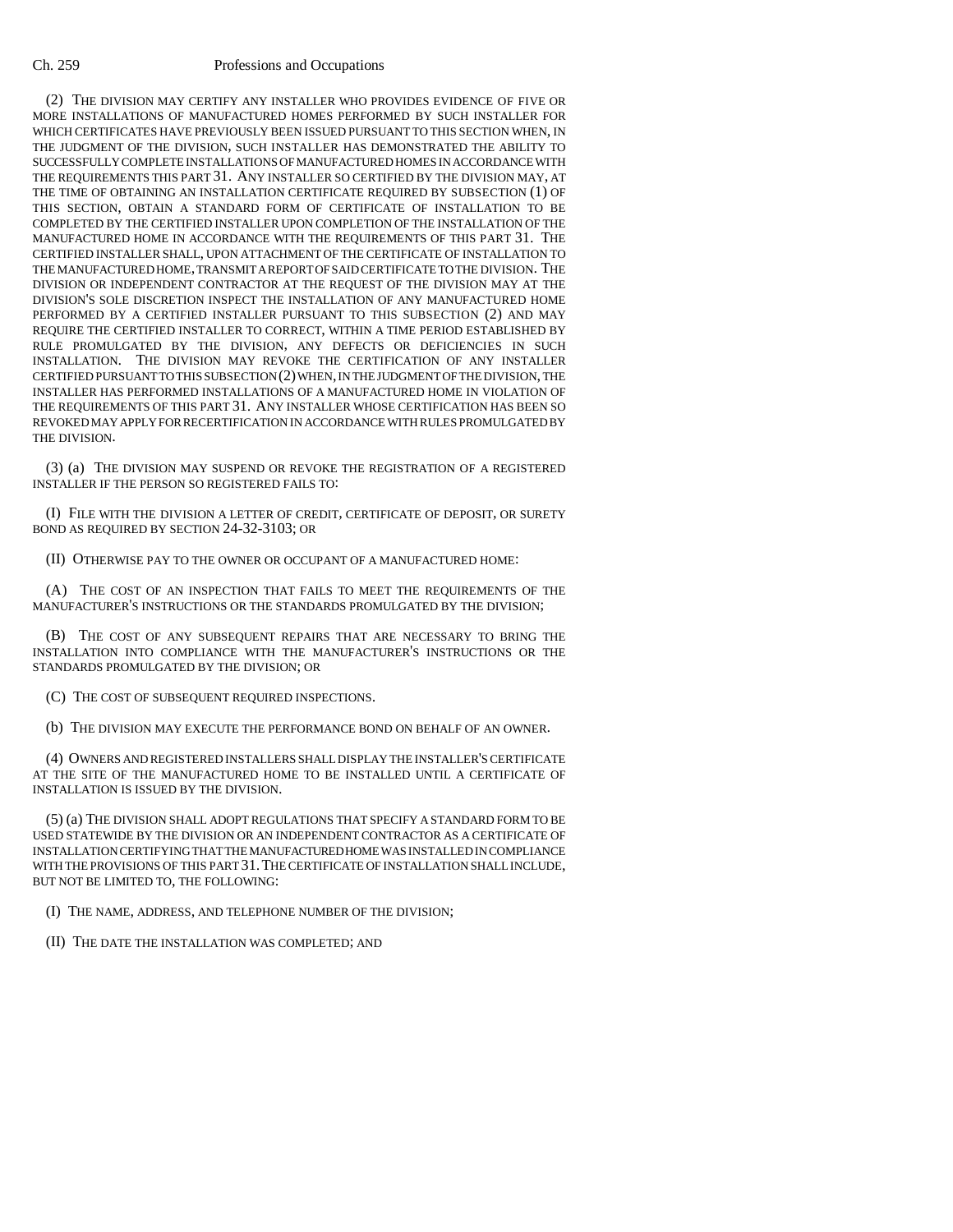(III) THE NAME, ADDRESS, TELEPHONE NUMBER, AND REGISTRATION NUMBER OF THE REGISTERED INSTALLER WHO PERFORMED THE INSTALLATION.

(b) IF A VACANT MANUFACTURED HOME FAILS THE INSTALLATION INSPECTION BECAUSE OF CONDITIONS THAT ENDANGER THE HEALTH OR SAFETY OF THE OCCUPANT, THE MANUFACTURED HOME SHALL NOT BE OCCUPIED. IF THE MANUFACTURED HOME FAILS THE INSTALLATION INSPECTION BECAUSE OF CONDITIONS THAT DO NOT ENDANGER THE HEALTH OR SAFETY OF THE OCCUPANT, THE MANUFACTURED HOME MAY BE OCCUPIED PENDING THE CORRECTION OF THOSE DEFECTS OR DEFICIENCIES THAT SERVED AS THE BASIS OF THE FAILED INSPECTION.

(6) IN ADDITION TO THE INSPECTIONS PERFORMED PURSUANT TO SUBSECTION (5) OF THIS SECTION, THE DIVISION OR THE INDEPENDENT CONTRACTOR THAT PERFORMS INSPECTIONS OF AND ENFORCEMENT OF PROPER INSTALLATION OF MANUFACTURED HOMES SHALL INSPECT THE INSTALLATION OF A MANUFACTURED HOME UPON REQUEST FILED BY THE OWNER, INSTALLER, MANUFACTURER, OR RETAILER OF A MANUFACTURED HOME. SUCH INSPECTION SHALL BE PAID FOR BY THE PARTY WHO REOUESTED THE INSPECTION.

(7) IF THE INSTALLATION OF A MANUFACTURED HOME BY AN INSTALLER HAS FAILED THE INSPECTION CONDUCTED BY THE DIVISION OR THE INDEPENDENT CONTRACTOR AND IT IS DETERMINED BY THE DIVISION OR THE INDEPENDENT CONTRACTOR UNIT THAT THE INSTALLER HAS VIOLATED ANY OF THE INSTALLATION STANDARDS PROMULGATED BY THE DIVISION, THE INSTALLER SHALL REIMBURSE THE PARTY REQUESTING THE INSPECTION FOR THE COST OF THE FAILED INSPECTION AND SHALL PAY FOR ANY SUBSEQUENT REPAIRS NECESSARY TO BRING THE INSTALLATION INTO COMPLIANCE WITH THE MANUFACTURER'S INSTRUCTIONS OR STANDARDS PROMULGATED BY THE DIVISION. THE INSTALLER SHALL ALSO PAY FOR ANY SUBSEQUENT INSPECTIONS REQUIRED BY THE DIVISION OR THE INDEPENDENT CONTRACTOR. FAILURE OF THE INSTALLER TO PAY FOR ANY INSPECTIONS OR SUBSEQUENT REPAIRS DEEMED NECESSARY BY THE DIVISION OR THE INDEPENDENT CONTRACTOR SHALL RESULT IN THE FORFEITURE OF THE INSTALLER'S PERFORMANCE BOND ON BEHALF OF THE OWNER OF THE MANUFACTURED HOME.

(8) (a) THE DIVISION MAY AUTHORIZE AN INDEPENDENT CONTRACTOR TO PERFORM INSPECTIONS AND ENFORCEMENT OF PROPER INSTALLATION OF MANUFACTURED HOMES. THE DIVISION MAY PROVIDE TRAINING FOR INDEPENDENT CONTRACTORS. ALL SUCH INDEPENDENT CONTRACTORS SHALL BE CERTIFIED BY THE DIVISION TO PERFORM INSTALLATION INSPECTIONS. THE DIVISION SHALL ESTABLISH BY RULE THE QUALIFICATIONS OF AN INSPECTOR AND THE AREAS OF EXPERTISE NECESSARY FOR INSPECTING MANUFACTURED HOMES. THE QUALIFICATIONS FOR AN INSPECTOR SHALL INCLUDE, BUT ARE NOT LIMITED TO, THOSE OF A PROFESSIONAL CIVIL ENGINEER OR LOCAL HOUSING INSPECTOR OR INDEPENDENT CONTRACTOR.

(b) THE DIVISION SHALL ESTABLISH FEES FOR INSTALLATION CERTIFICATES AND ON-SITE INSPECTIONS COMMENSURATE WITH THE COST OF ENFORCEMENT OF PROPER INSTALLATIONS PURSUANT TO THIS PART 31. THE FEE SHALL COVER THE DIRECT COSTS OF ADMINISTRATION OF THIS PART 31.

(9) IF AN INSTALLATION OR SUBSEQUENT REPAIR OF AN INSTALLATION BY AN INSTALLER FAILS TO MEET THE STANDARDS PROMULGATED BY THE DIVISION WITHIN A TIME PERIOD DETERMINED BY THE DIVISION, THE DIVISION SHALL INVESTIGATE THE ACTIONS OF THE INSTALLER. THE DIVISION MAY REVOKE, SUSPEND, OR FAIL TO RENEW THE REGISTRATION OR CERTIFICATION OF THE INSTALLER FOR FAILING TO COMPLY WITH THE DIVISION'S STANDARDS REGARDING INSTALLATION OF A MANUFACTURED HOME. ANY INDEPENDENT CONTRACTOR THAT KNOWS OF AN INSTALLER WHOSE INSTALLATIONS FAIL INSPECTION AND HAVE NOT BEEN CURED BY SUBSEQUENT REPAIR SHALL REQUEST THAT THE DIVISION INVESTIGATE THE INSTALLER.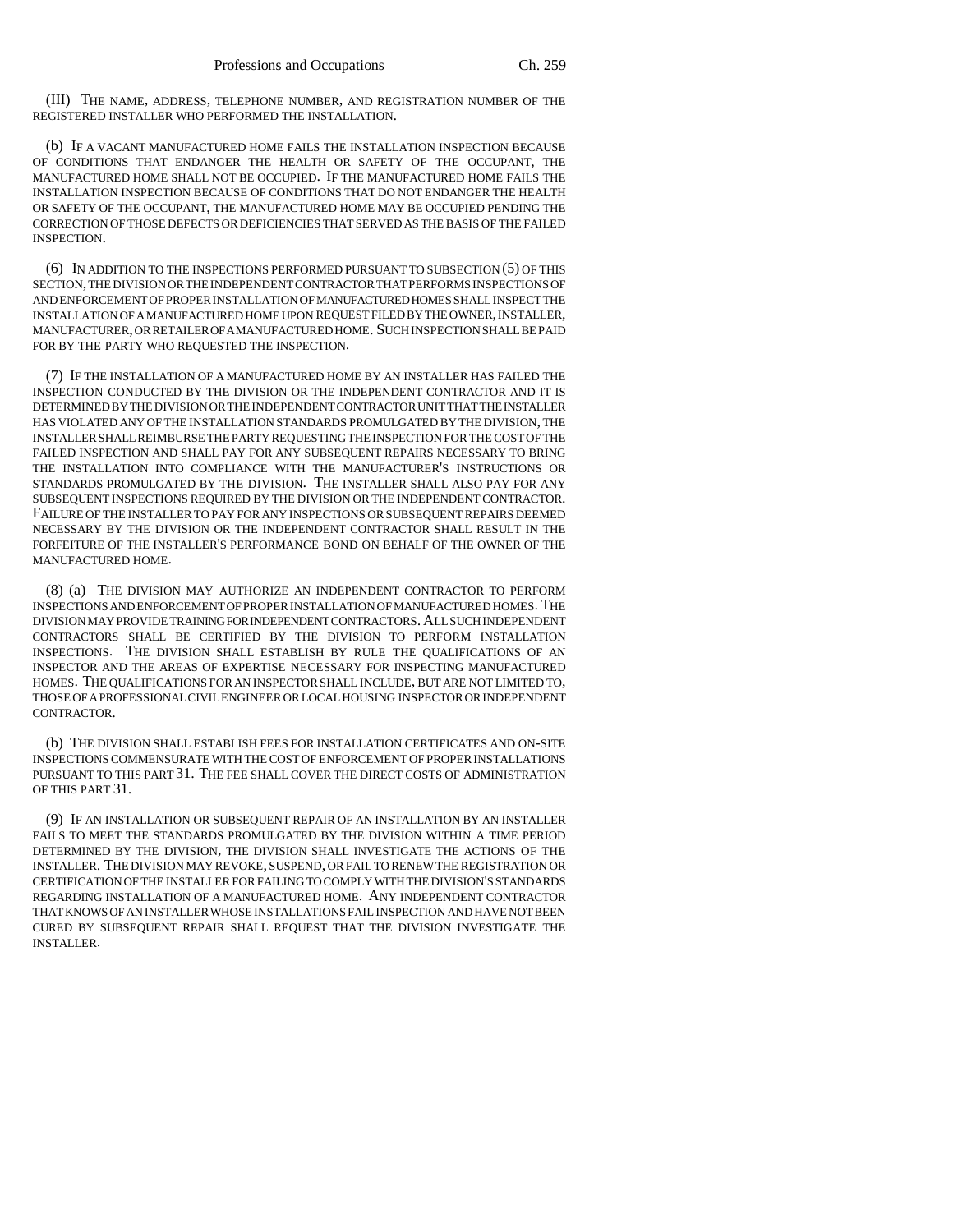#### Ch. 259 Professions and Occupations

(10) THE DIVISION SHALL ADOPT RULES CONCERNING:

(a) A STANDARD INSTALLER INSPECTION FORM TO BE USED STATEWIDE BY THE DIVISION OR AN INDEPENDENT CONTRACTOR THAT PERFORMS MANUFACTURED HOME INSTALLATION INSPECTION AND ENFORCEMENT ACTIVITIES;

(b) CERTIFICATION REQUIREMENTS FOR INDEPENDENT CONTRACTORS TO INSPECT INSTALLATIONS;

(c) PROPER INSTALLATION INSPECTION AND ENFORCEMENT STANDARDS; AND

(d) A STANDARD CERTIFICATE OF INSTALLATION TO BE USED STATEWIDE BY THE DIVISION.

(e) ANY OTHER RULE NECESSARY FOR THE IMPLEMENTATION OF THIS PART 31.

**24-32-3106. Local installation standards preempted.** A LOCAL GOVERNMENT UNIT MAY NOT ADOPT LESS STRINGENT STANDARDS FOR THE INSTALLATION OF A MANUFACTURED HOME THAN THOSE PROMULGATED BY THE DIVISION. A LOCAL GOVERNMENT UNIT MAY NOT, WITHOUT EXPRESS CONSENT BY THE DIVISION, ADOPT DIFFERENT STANDARDS THAN THE STANDARDS FOR THE INSTALLATION OF A MANUFACTURED HOME PROMULGATED BY THE DIVISION. NOTHING IN THIS SECTION SHALL PRECLUDE A LOCAL GOVERNMENT UNIT FROM ENACTING STANDARDS FOR MANUFACTURED HOMES CONCERNING UNIQUE PUBLIC SAFETY REQUIREMENTS, SUCH AS WEIGHT RESTRICTIONS FOR SNOW LOADS OR WIND SHEAR FACTORS, AS OTHERWISE PERMITTED BY LAW.

**24-32-3107. Prohibited acts.** IT SHALL BE UNLAWFUL FOR ANY PERSON TO PERFORM AN INSTALLATION, WITHOUT REGARD TO WHETHER SUCH PERSON RECEIVES COMPENSATION FOR SUCH ACTION, EXCEPT AS PROVIDED IN THIS PART 31. ANY INTENTIONAL VIOLATION OF THE PROVISIONS OF THIS PART 31 SHALL CONSTITUTE A DECEPTIVE TRADE PRACTICE AND SHALL BE SUBJECT TO THE PROVISIONS OF ARTICLE 1 OF TITLE 6, C.R.S.; EXCEPT THAT DAMAGES SHALL BE LIMITED TO THE PROVISIONS OF SECTION 6-1-113 (2.7), C.R.S.

**24-32-3108. Penalty for violation.** ANY PERSON FOUND TO HAVE PERFORMED AN INSTALLATION IN A MANNER CONTRARY TO THE REQUIREMENTS OF THIS PART 31 SHALL BE SUBJECT TO REVOCATION OR SUSPENSION OF AN INSTALLER'S REGISTRATION, FINES OR ANY OTHER MEASURES AS PRESCRIBED BY RULE PROMULGATED BY THE DIVISION, OR OTHER APPLICABLE COLORADO LAW. MULTIPLE VIOLATIONS OF THIS PART 31 COMMITTED DURING A SINGLE INSTALLATION SHALL CONSTITUTE ONE VIOLATION. EACH INSTALLATION PERFORMED IN VIOLATION OF THIS PART 31 SHALL CONSTITUTE A SEPARATE VIOLATION.

**24-32-3109. Investigations of consumer complaints.** THE DIVISION MAY INVESTIGATE COMPLAINTS FILED BY OWNERS, OCCUPANTS, OR OTHER CONSUMERS RELATING TO THE INSTALLATION OF MANUFACTURED HOMES AS NECESSARY TO ENFORCE AND ADMINISTER THIS PART 31.

**24-32-3110. Training of inspectors - acceptance of gifts, grants, and donations.** (1) ON AND AFTER JULY 1, 2000, THE DIVISION SHALL TRAIN INDEPENDENT CONTRACTORS TO PERFORM INSTALLATION INSPECTIONS FOR MANUFACTURED HOMES. SUCH TRAINING SHALL ENABLE INDEPENDENT CONTRACTORS WHO SUCCESSFULLY COMPLETE THE TRAINING TO BECOME CERTIFIED BY THE DIVISION.

(2) ON AND AFTER JULY 1, 2000, THE DIVISION MAY ACCEPT GIFTS, GRANTS, OR DONATIONS FOR THE TRAINING OF INDEPENDENT CONTRACTORS. SUCH GIFTS, GRANTS, OR DONATIONS RECEIVED SHALL BE TRANSMITTED TO THE STATE TREASURER, WHO SHALL CREDIT SUCH MONEYS TO THE MANUFACTURED HOME FUND, CREATED IN SECTION 6-1-603, C.R.S.